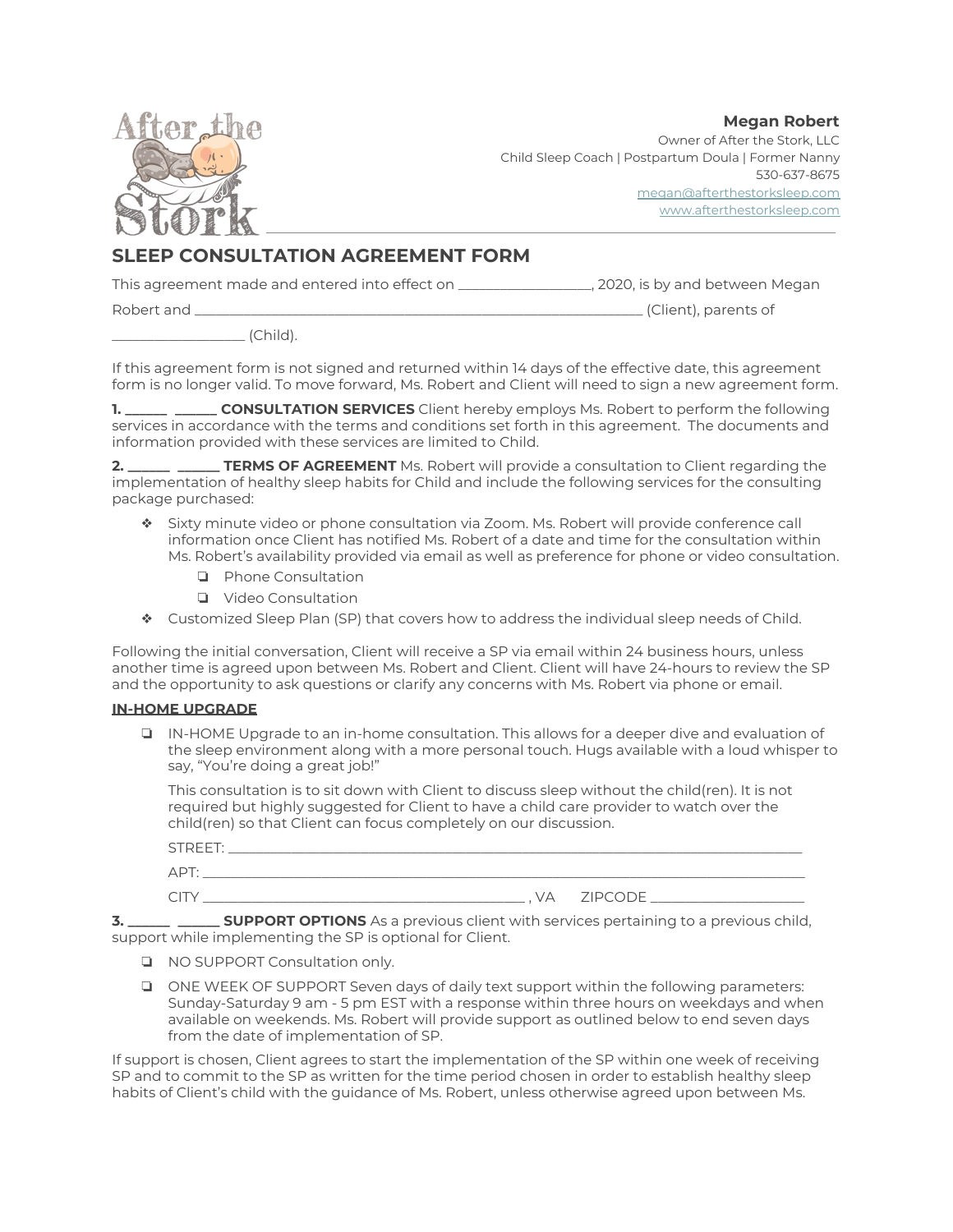Robert and Client. Ms. Robert reserves the right to terminate this agreement if Client breaches any of the terms of this agreement. All levels for support other than "No Support" include the following:

- ❖ Analysis of data logged in real time. Client is to use the app Baby Connect so that Ms. Robert can provide support. If Client was not gifted Baby Connect from working with Ms. Robert previously, Daily Connect will be used with Ms. Robert providing Client a profile for Child.
- ❖ Daily text support to help Client implement the plan correctly and troubleshoot when needed for the duration of time chosen above.
- ❖ 15-Minute phone call at the end of the time chosen to go over what to expect in the future and for Ms. Robert to answer any extra questions from Client regarding sleep.

**4. \_\_\_\_\_\_ \_\_\_\_\_\_ PAYMENT** Total payment of \_\_\_\_\_\_\_\_\_\_\_\_\_ will be made to Ms. Robert for the work that will be provided in accordance with this agreement at least 48-hours prior to the consultation unless otherwise discussed. Ms. Robert will or has provided an invoice outlining all services to be rendered and collect payment in full before the initial consultation with Client. Client will have the option to seek additional support from Ms. Robert if requested at a rate dependent upon the level of support being sought. Payments are non-refundable.

#### CONSULTATION PAYMENT

- ❏ \_\_\_\_\_\_ \_\_\_\_\_\_ CONSULTATION WITH ONE WEEK OF SUPPORT Payment of \_\_\_\_\_\_\_\_\_\_\_\_\_ will be made to Ms. Robert for the consultation.
- ❏ \_\_\_\_\_\_ \_\_\_\_\_\_ CONSULTATION WITH TWO WEEKS OF SUPPORT Payment of \_\_\_\_\_\_\_\_\_\_\_\_\_ will be made to Ms. Robert for the consultation.

### IN-HOME UPGRADE PAYMENT

❏ \_\_\_\_\_\_ \_\_\_\_\_\_ IN-HOME In-home consultation. Additional payment of \_\_\_\_\_\_\_\_\_\_\_\_\_ will be made to Ms. Robert prior to the start date.

**5. \_\_\_\_\_\_ \_\_\_\_\_\_ REQUIREMENTS PRIOR TO CONSULTATION** Client understands that the following must be done at least 48-hours prior to the consultation time unless otherwise discussed.

- ❖ Sign and return this agreement form.
- ❖ Fill out the After the Stork [Intake](https://docs.google.com/forms/d/e/1FAIpQLScr0g3oUS59m35w6szCRaz68j9fybnztAkWbmkKSmqrzoucOA/viewform?usp=sf_link) Form.
- ◆ Make the appropriate payment.

**6. PARENT COMMITMENT** Client understands that their commitment to this process is absolutely necessary in order to see the results they are hoping for in regards to their child's sleep.

a. \_\_\_\_\_\_ \_\_\_\_\_Client agrees to follow current recommendations from the American Academy of Pediatrics on safe sleep practices.

b. \_\_\_\_\_\_ \_\_\_\_\_\_ Client agrees to download the app Daily Connect and to log sleep, feedings, notes, etc. in real time. Ms. Robert will provide a profile for Child that Client is to use in order to track progress.

c. \_\_\_\_\_\_ \_\_\_\_\_\_ Client understands that Ms. Robert does not guarantee success as several factors contribute to whether or not sleep training will work for Client's child.

d. \_\_\_\_\_\_ \_\_\_\_\_\_ Client understands that Ms. Robert encourages and enjoys updates from them, and that it is their responsibility to correspond with Ms. Robert.

e. \_\_\_\_\_\_ \_\_\_\_\_\_ Client agrees to bring up any concerns, doubts, or confusion in regard to the Sleep Plan developed with Ms. Robert and as soon as possible so Client and Ms. Robert may address them constructively in order to work together to achieve Client's desired goals.

f. \_\_\_\_\_\_ \_\_\_\_\_\_ Client understands that Ms. Robert is generally available to answer questions on weekdays during business hours and as needed on weekends, and that correspondence received at night, holidays, and weekends will generally be answered the next business day. However, if Client is truly distressed, worried, or concerned, Client will call Ms. Robert so that she can assist and direct them as promptly as possible.

**7. \_\_\_\_\_\_ \_\_\_\_\_\_ CONSULTING THE CLIENT'S HEALTH CARE PROVIDER** It is Client's responsibility to consult with with Client's pediatrician, family physician, and/or any other health care providers necessary ("health care provider") to rule out any underlying medical conditions that may be causing sleep problems (including, but not limited to sleep apnea, ear infection, allergies, asthma), as well as ensure that the health care provider has advised that Client's child is healthy, gaining weight appropriately, is thriving, and that it is appropriate to implement the Sleep Plan that may include

#### **2**

#### **Megan Robert of After the Stork, LLC**

530-637-8675 [megan@afterthestorksleep.com](mailto:megan@afterthestorksleep.com) [www.afterthestorksleep.com](http://www.afterthestorksleep.com/)